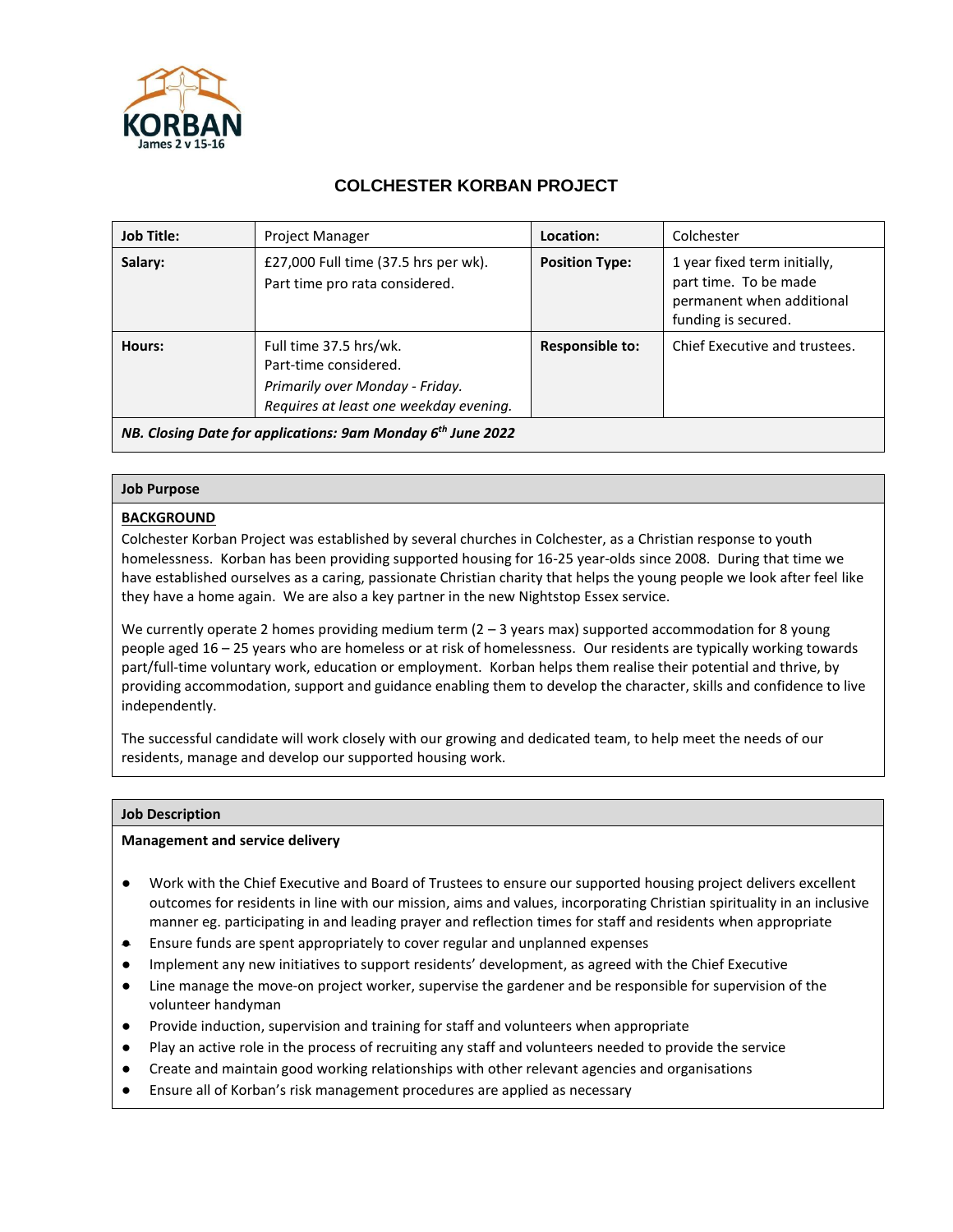

- Ensure financial and payment systems, where relevant, are completed in line with Korban financial policy and procedures
- Apply all relevant Korban policies and procedures including safeguarding, GDPR, general Health and Safety duties and responsibilities, set out in the charity's Health and Safety Policy
- Actively promote the work of Korban and represent the charity well on all occasions
- Apply equal opportunities and anti-discriminatory practice at all times, ensuring that all services are as accessible as possible to all residents
- You will be part of a team responsible for a 24 hour on call service, provided on a rota basis at agreed times. *NB. While being on call is an essential part of the role, our experience and the nature of the residents means that any call outs are very infrequent.*

## **House Security and Health & Safety**

- Ensure CCTV is working, footage is monitored at least weekly and deal with any issues arising from it
- Be responsible for maintaining Korban properties to a high standard within an agreed budget
- Ensure monthly house and room inspections are carried out to ensure the Korban houses are safe and secure and any actions arising are addressed

## **Working with Residents:**

- Ensuring all potential residents are interviewed and risk assessments undertaken as well as liasing with referring agencies to ensure residents are eligible and appropriate for Korban, ensuring that any information sharing is in line with GDPR
- Oversee residents from 'move in to move on' including induction, claiming relevant benefits, evictions and positive move-ons
- Hold regular planned support meetings with 3 residents and provide ad hoc support for all residents; offering support and guidance in a variety of different areas
- Be responsible for maintaining up to date records on all residents in line with GDPR
- Oversee all residents' rent accounts, ensuring any arrears owed by residents or Housing benefit (or overpayments) are addressed appropriately
- Manage and resolve conflicts and carry out disciplinary procedures, in discussion with the Chief Executive if necessary
- Attend and participate in communal meals on a weekly basis at our hub house, and as required at our move-on house. Ensure there is someone available to cook.

## **WHAT WE ARE LOOKING FOR FROM YOU – PERSON SPECIFICATION**

When completing your application form please address all the points set out below.

## **Essential:**

- Relevant experience working with young people
- An understanding of working with homeless and vulnerable people in crisis
- Experience of managing/supervising or supporting volunteers or staff
- Experience of working under pressure with the ability to respond to conflicting demands and challenging situations
- Experience of writing, implementing and evaluating risk assessments
- An understanding and commitment to working in an assets-based way